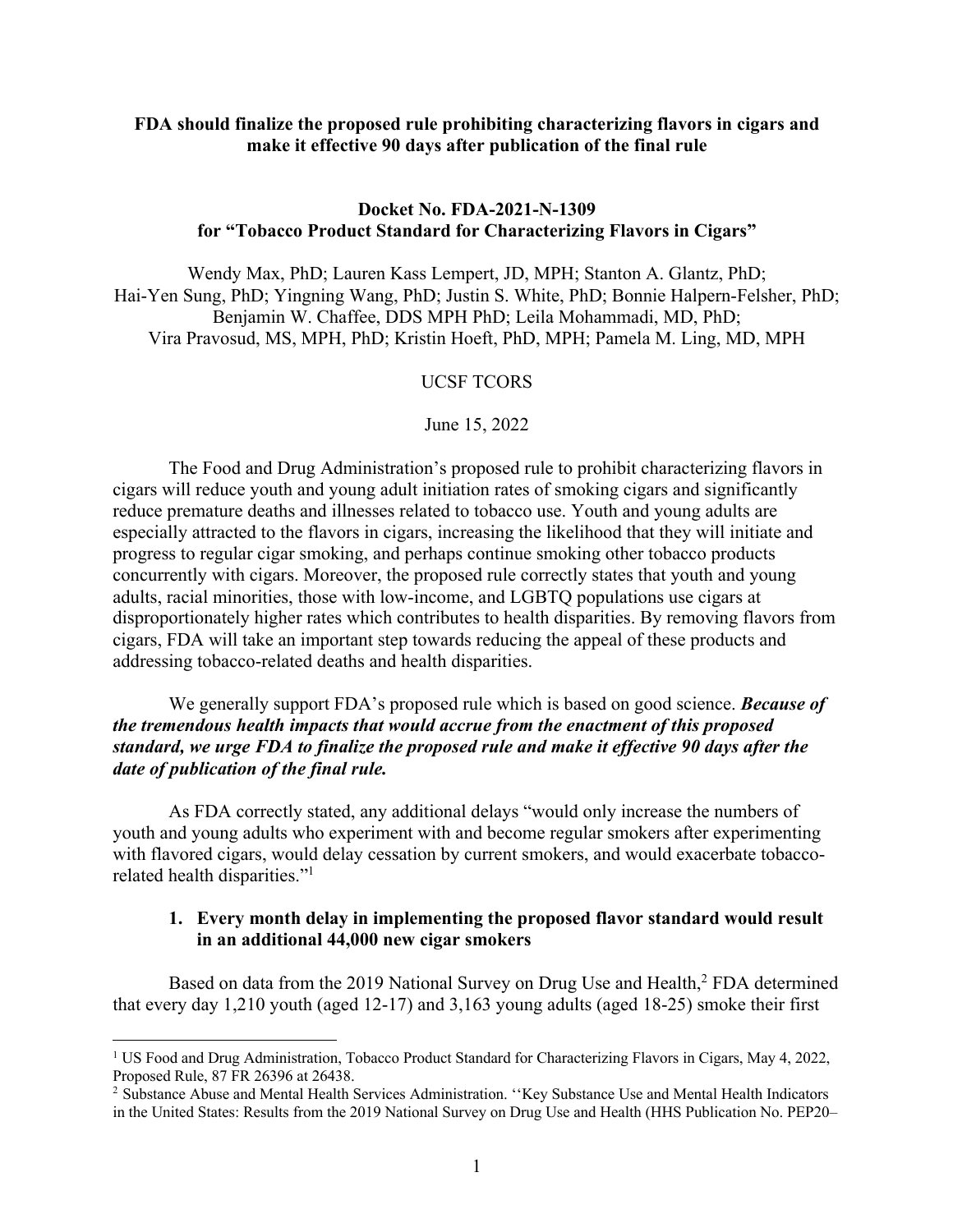cigar.<sup>3</sup> And Wave 5 PATH data<sup>4</sup> show that for  $60.4\%$  of youth and  $63.2\%$  of young adults, this first cigar is flavored.<sup>5</sup> This means that 731 youth and 1,999 young adults smoke a first cigar that is flavored each day, and each month, 12,925 youth and 59,970 young adults (81,895 youth and young adults combined) smoke a first flavored cigar.

FDA accurately reports that many studies indicate that "experimentation with cigars is associated with progression to regular use, the majority of youth and young adults who initiate cigar use do so with flavored cigars, and initiating with flavored cigars (compared to nonflavored cigars) is associated with an increased risk of current and ongoing tobacco use, as compared to experimentation with non-flavored cigars. To the extent that youth and young adult cigar users using a flavored cigar on their first use would not otherwise initiate with non-flavored cigars or other tobacco products, the proposed standard would prevent future tobacco-related disease and death among these youth and young adults."6 FDA concluded that prohibiting characterizing flavors in cigars "would reduce the likelihood that youth and young adults would initiate cigar use and also mean fewer youth and young adults progressing to regular cigar use."7

If cigar smokers behave similarly to cigarette smokers, 54% of youth and young adults would not start smoking cigars.<sup>8</sup> *Thus, every month delay in implementing the ban would result in an additional 44,000 new cigar smokers.*

## **2. FDA must not delay implementing the proposed flavor standard for one year because each year of delay causes an additional 774 premature deaths**

FDA's own statistical analysis estimated that 774 deaths (equal to 15% of the 5,200 annual deaths from exclusive cigar smoking) would be averted annually by implementing the prohibition of flavors in cigars.<sup>9</sup> Based on FDA's analysis, which may underestimate the likely benefits, *each month of delay would cause an additional 65 deaths, and even a 90-day (threemonth) implementation period would lead to 195 avoidable, premature deaths.*

To protect public health and avoid preventable premature deaths, FDA must not delay a single additional day.

<sup>07–01–001,</sup> NSDUH Series H–55).'' Rockville, MD: Center for Behavioral Health Statistics and Quality, 2020. Available at https:// nsduhweb.rti.org/respweb/ homepage.cfm

<sup>3</sup> US Food and Drug Administration, Tobacco Product Standard for Characterizing Flavors in Cigars, May 4, 2022, Proposed Rule, 87 FR 26396 at 26406.

<sup>4</sup> FDA, ''Memorandum of Summary of Internal Analyses of Flavored Cigars Using Wave 5 of the Population Assessment of Tobacco and Health (PATH) Study.'' Silver Spring, MD: HHS, FDA, Center for Tobacco Products, 2021.

<sup>5</sup> US Food and Drug Administration, Tobacco Product Standard for Characterizing Flavors in Cigars, May 4, 2022, Proposed Rule, 87 FR 26396 at 26404.

<sup>6</sup> US Food and Drug Administration, Tobacco Product Standard for Characterizing Flavors in Cigars, May 4, 2022, Proposed Rule, 87 FR 26396 at 26425.

<sup>7</sup> US Food and Drug Administration, Tobacco Product Standard for Characterizing Flavors in Cigars, May 4, 2022, Proposed Rule, 87 FR 26396 at 26426.

<sup>8</sup> Harrell MB, Loukas A, Jackson CD, Marti CN, Perry CL. Flavored tobacco product use among youth and young adults: What if flavors didn't exist?. Tobacco regulatory science. 2017 Apr 1;3(2):168-73.

<sup>9</sup> US Food and Drug Administration, Tobacco Product Standard for Characterizing Flavors in Cigars, May 4, 2022, Proposed Rule, 87 FR 26396 at 26430-26431.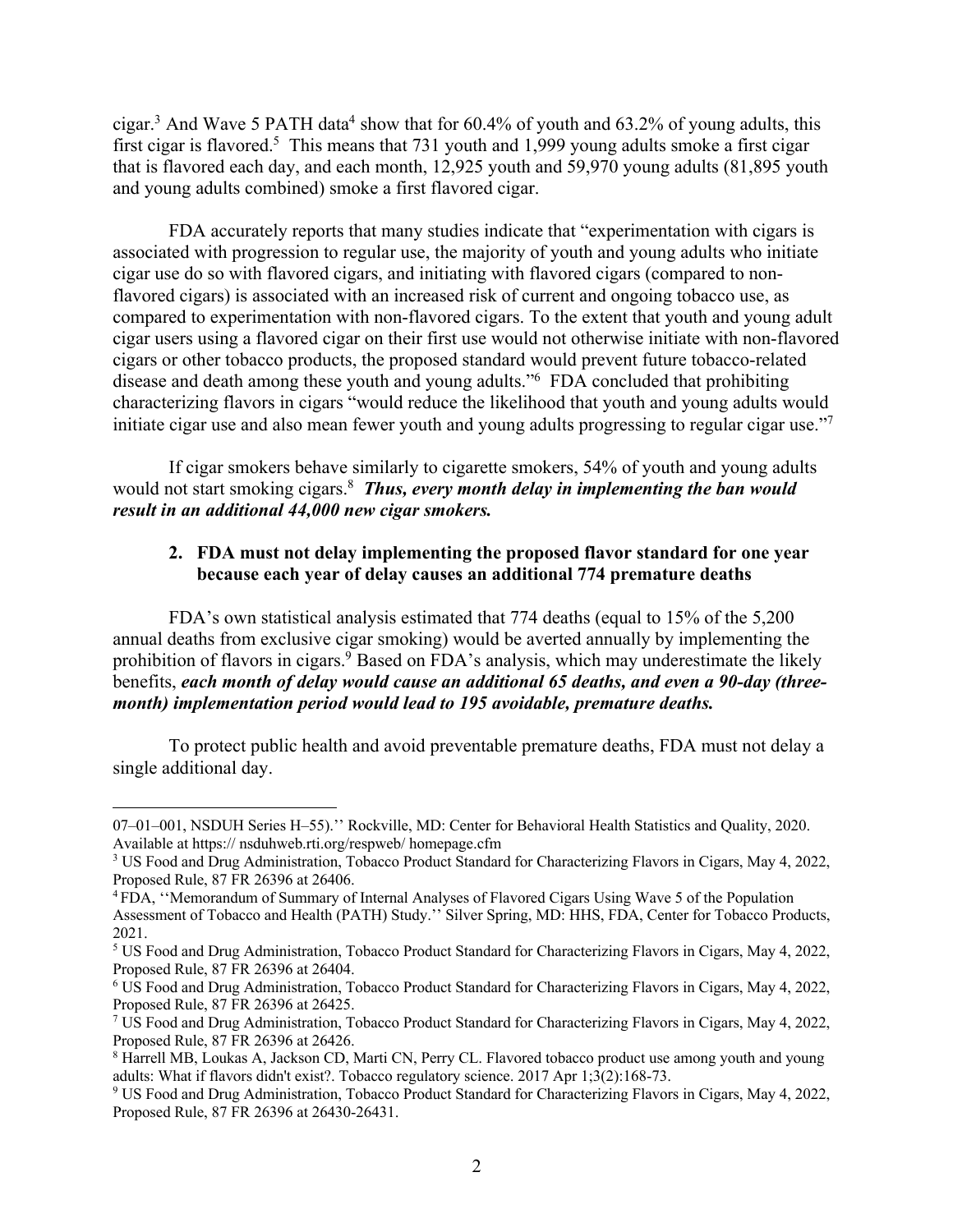## **3. To protect public health and save lives, FDA should set the effective date for the proposed standard 90 days after publication of the final rule**

FDA noted that the Family Smoking Prevention and Tobacco Control Act banned all characterizing flavors (except menthol) in cigarettes with a 90-day effective date, however it proposed a longer effective date of one year in the proposed standard prohibiting characterizing flavors in cigars.<sup>10</sup> Tobacco Control Act section  $907(d)(2)$  provides that product standards should take effect at least one year after the date of its publication *"unless the Secretary [FDA] determines that an earlier effective date is necessary for the protection of the public health."* FDA requested comments as to whether a shorter effective date (such as 90 days) would be necessary for the protection of the public health.

*An earlier effective date is necessary to protect the public health.* As explained above, FDA's analyses found that every month of delay in implementing the proposed standard translates to 44,000 new cigar smokers and an additional 65 premature deaths. This means that *shortening the effective date by nine months (from one-year to 90-days) would prevent an additional 396,000 people from initiating cigar smoking and would prevent an additional 585 premature deaths.*

Tobacco companies successfully removed flavored cigarettes from store shelves within 90 days of implementation of the 2009 Tobacco Control Act, so they can certainly remove flavored cigars from market shelves within 90 days.

*There is no justification for extending the period beyond what was necessary in 2009, and 396,000 reasons to shorten the time.*

# **4. The tobacco industry has had more than enough time to prepare for the proposed flavor standard as they have had ample notice and have been researching and lobbying against a flavor standard for at least 13 years.**

In the preamble to the proposed rule, the FDA lays out in detail the background and relevant regulatory history of the proposed standard that would prohibit characterizing flavors in cigars.<sup>11</sup> The industry has known since long before the Tobacco Control Act was enacted in June 2009 that FDA was considering prohibiting characterizing flavors in tobacco products and has strenuously worked to oppose this outcome. In 2018 FDA issued an Advanced Notice of Proposed Rule Making (ANPRM) related to characterizing flavors in tobacco products, including in cigars, giving the industry and other interested parties adequate time to prepare.

# **5. Conclusion**

The industry's efforts to further delay this life-saving standard are motivated by a desire to protect their bottom line and increase profits; in contrast, the FDA's mandate is to protect the

<sup>&</sup>lt;sup>10</sup> US Food and Drug Administration, Tobacco Product Standard for Characterizing Flavors in Cigars, May 4, 2022, Proposed Rule, 87 FR 26396 at 26438.

<sup>&</sup>lt;sup>11</sup> US Food and Drug Administration, Tobacco Product Standard for Characterizing Flavors in Cigars, May 4, 2022, Proposed Rule, 87 FR 26396 at 26399-26402.